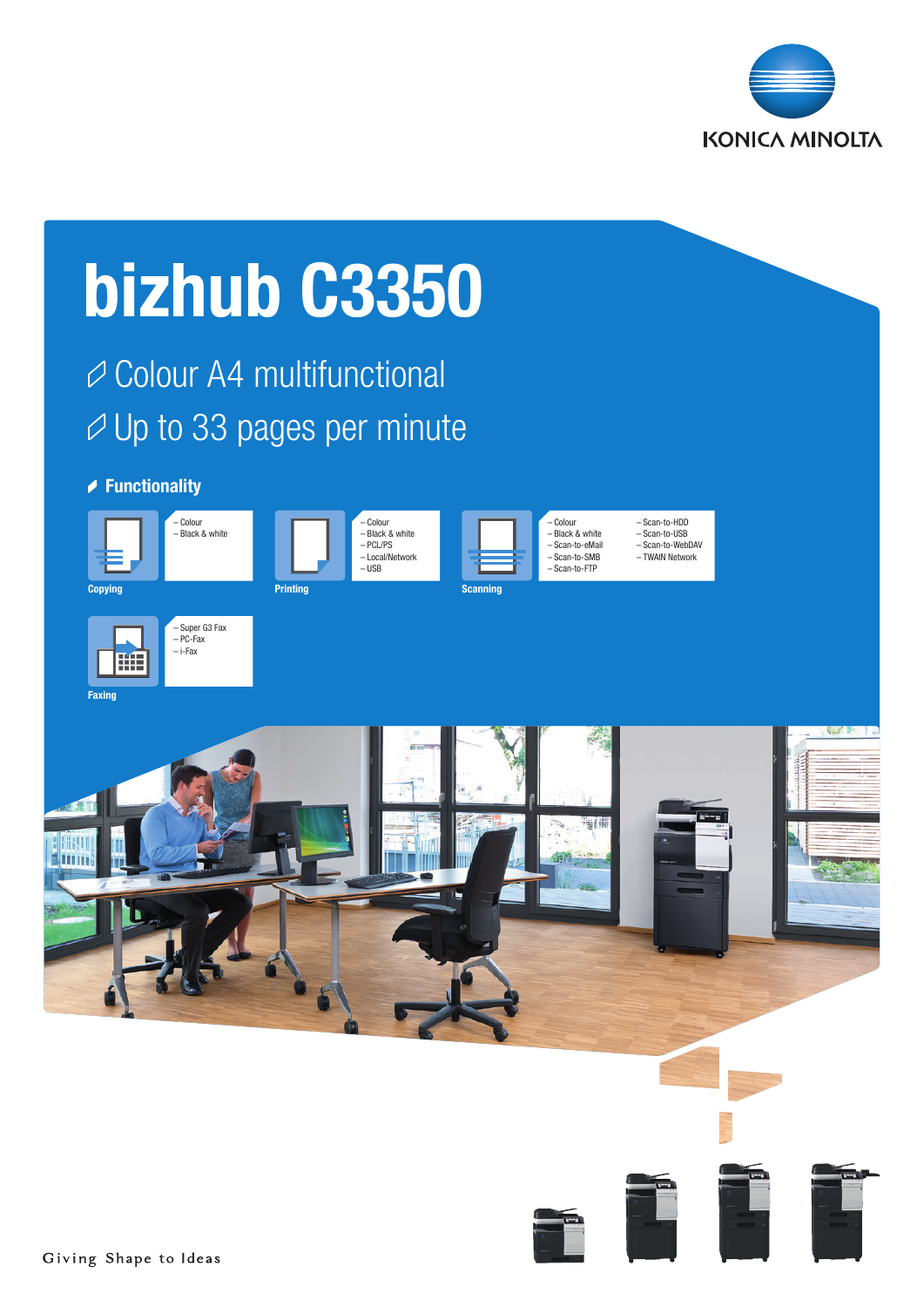# DATASHEET bizhub C3350

# Technology

| Emperon <sup><math>TM</math></sup> – print controller | Easily compatible to users and IT environments thanks to Konica Minolta unified print technology |  |
|-------------------------------------------------------|--------------------------------------------------------------------------------------------------|--|
| Simitri® $HD -$ polymerised toner                     | Pays off to budget and green footprint by high quality and low environmental impact              |  |
| <b>OpenAPI - solution platform</b>                    | Enable efficient workflows throughout your MFP fleet by server-based applications                |  |
| i-Option - special feature                            | Increase the scope of MFP functionality from basic to advanced depending on your needs           |  |
| <b>CSRC - remote service</b>                          | Keep productivity up by online device and consumable monitoring of the Konica Minolta service    |  |
| <b>IWS</b> – panel customisation                      | Improved user-device interaction and productivity by full MFP panel customisation to your needs  |  |

# **◆ Option diagram**



# **► Finishing options**

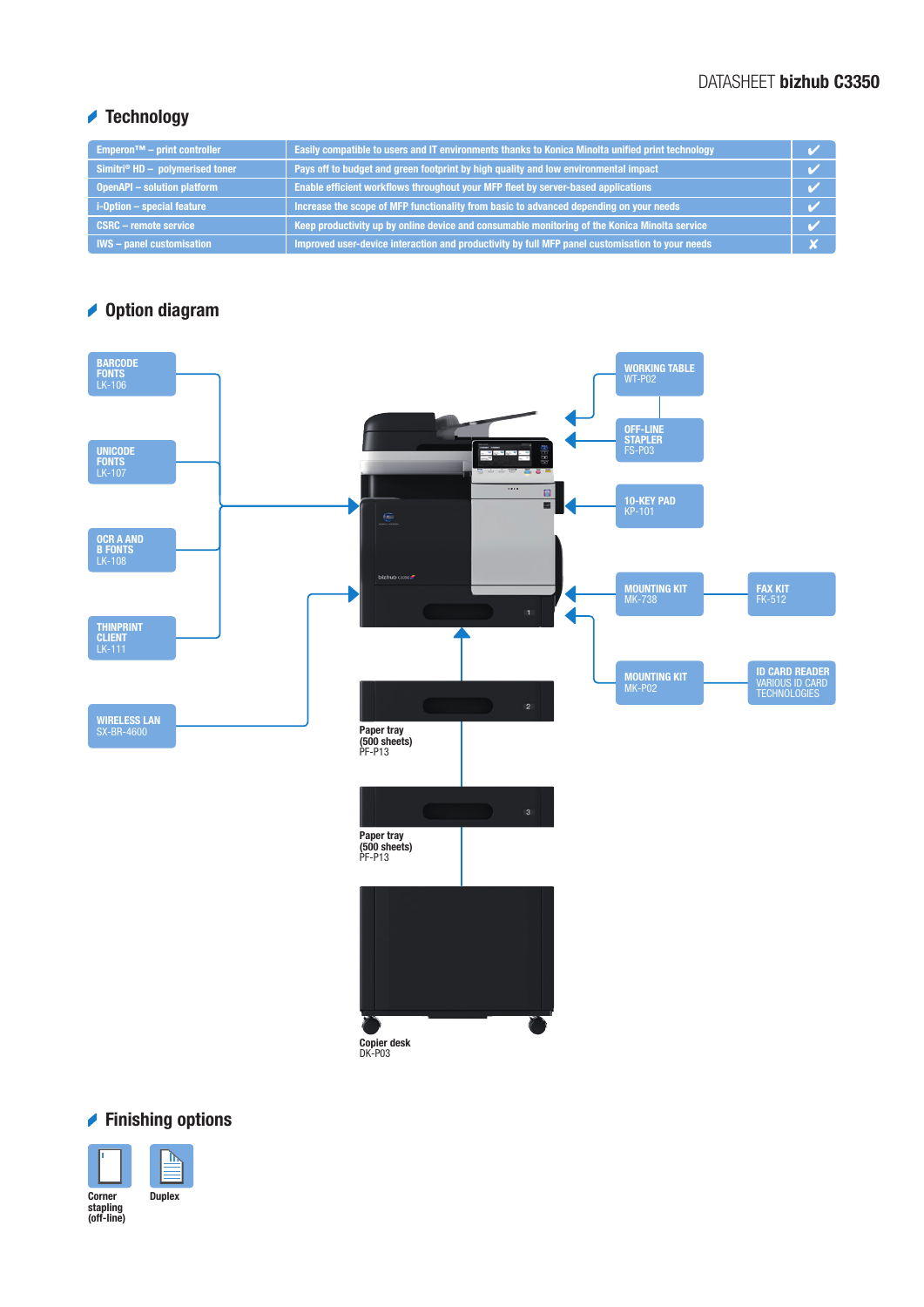# **Descriptions**

| bizhub C3350            | A4 multifunctional with 33 ppm b/w and colour.<br>Standard Emperon™ print controller with PCL, PostScript<br>and XPS support. Paper capacity of 550 sheets and<br>100-sheet manual bypass. Automatic duplex document<br>feeder and duplex unit standard. 1 GB memory, 320 GB<br>hard disk and Gigabit Ethernet standard. |
|-------------------------|--------------------------------------------------------------------------------------------------------------------------------------------------------------------------------------------------------------------------------------------------------------------------------------------------------------------------|
| PF-P13 Paper tray       | A4, 500 sheets, $60 - 90$ gsm                                                                                                                                                                                                                                                                                            |
| DK-P03 Copier desk      | Provides storage space for print media, etc.                                                                                                                                                                                                                                                                             |
| FS-P03 Off-line stapler | 20-sheet corner stapling                                                                                                                                                                                                                                                                                                 |
| KP-101 10-Key pad       | For use instead of touchscreen                                                                                                                                                                                                                                                                                           |

| <b>WT-P02 Working table</b>          | Off-line stapler placement, etc.                  |
|--------------------------------------|---------------------------------------------------|
| FK-512 Fax board                     | Super G3 fax, digital fax functionality           |
| <b>MK-738 Fax mount kit</b>          | Installation kit for fax board                    |
| <b>ID</b> card reader                | Various ID card technologies                      |
| <b>MK-P02 Mount kit</b>              | Installation kit for ID card reader               |
| <b>LK-106 Barcode fonts</b>          | Supports native barcode printing                  |
| <b>LK-107 Unicode fonts</b>          | Supports native Unicode printing                  |
| LK-108 OCR A and B fonts             | Supports native OCR A and B font printing         |
| LK-111 ThinPrint <sup>®</sup> client | Print data compression for reduced network impact |
| SX-BR-4600 Wireless LAN              | Wireless LAN to network connector                 |

## Technical specifications

## SYSTEM SPECIFICATIONS

| <b>System memory</b>       | 1 GB (standard)                                            |
|----------------------------|------------------------------------------------------------|
| <b>System hard disk</b>    | 320 GB (standard)                                          |
| Interface                  | 10-Base-T/100-Base-TX/1,000-Base-T Ethernet; USB 2.0       |
| <b>Network protocols</b>   | TCP/IP (IPv4/IPv6); SMB; LPD; IPP; SNMP; HTTP; HTTPS       |
| <b>Frame types</b>         | Ethernet 802.2; Ethernet 802.3; Ethernet II; Ethernet SNAP |
| <b>Automatic document</b>  | Up to 50 originals; A5-A4; 50-128 gsm; reverse automatic   |
| feeder                     | document feeder                                            |
| Printable paper size       | A6-A4, customised paper sizes                              |
| Printable paper weight     | $60 - 210$ asm                                             |
| Paper input capacity       | Standard: 650 sheets                                       |
|                            | Max.: 1,650 sheets                                         |
| Tray 1                     | 550 sheets, A6-A4, 60-210 qsm                              |
| Tray 2 (optional)          | 500 sheets, A4, 60 - 90 qsm                                |
| Tray 3 (optional)          | 500 sheets, $A4, 60 - 90$ gsm                              |
| <b>Manual bypass</b>       | 100 sheets, A6-A4, custom sizes, 60-210 gsm                |
| <b>Automatic duplexing</b> | A4; 60-210 gsm                                             |
| <b>Finishing modes</b>     | Staple (off-line)                                          |
| (optional)                 |                                                            |
| <b>Output capacity</b>     | $Max \cdot 250$ sheets                                     |
| <b>Stapling (optional)</b> | Max.: 20 sheets (off-line stapling)                        |
| Copy/print volume          | Rec.: 6,500 pages                                          |
| (monthly)                  | Max. <sup>1</sup> : 120,000 pages                          |
| <b>Toner lifetime</b>      | CMYK: 10,000 pages                                         |
| Imaging unit lifetime      | CMYK: 50,000 pages                                         |
| <b>Power consumption</b>   | 220-240 V/50/60 Hz, Less than 1.7 kW                       |
| <b>System dimensions</b>   | 555 x 584 x 603 mm                                         |
| $(W \times D \times H)$    |                                                            |
| <b>System weight</b>       | Approx, 47.5 kg                                            |

## PRINTER SPECIFICATIONS

| <b>Print resolution</b>  | 600 x 600 dpi                                                |
|--------------------------|--------------------------------------------------------------|
|                          | $1,200 \times 1,200$ dpi (reduced speed)                     |
| Page description         | PCL 5e/c Emulation, PCL XL Ver. 3.0 Emulation, PostScript 3  |
| language                 | Emulation (3016), XPS Ver. 1.0, OpenXPS, PDF 1.7             |
| <b>Operating systems</b> | Windows XP (32/64)                                           |
|                          | Windows Vista (32/64)                                        |
|                          | Windows 7 (32/64)                                            |
|                          | Windows 8 (32/64)                                            |
|                          | Windows Server 2003 (32/64)                                  |
|                          | Windows Server 2003 R2 (32/64)                               |
|                          | Windows Server 2008 (32/64)                                  |
|                          | Windows Server 2008 R2                                       |
|                          | Windows Server 2012                                          |
|                          | Macintosh OS X Ver. 10.2.8 or later                          |
|                          | Linux                                                        |
| <b>Printer fonts</b>     | 80 PCL Latin; 137 PostScript 3 Emulation Latin               |
| <b>Print functions</b>   | Direct print of TIFF, XPS, PDF and OOXML (DOCX, XLSX, PPTX); |
|                          | secure print; combination; n-up; poster; booklet page order; |
|                          | watermark                                                    |

 $1$  If the maximum volume is reached within a period of one year, then a maintenance cycle

must be performed 2 Warm-up time may vary depending on the operating environment and usage

## COPIER SPECIFICATIONS

| <b>Copying process</b>     | Electrostatic laser copy, tandem, indirect                       |
|----------------------------|------------------------------------------------------------------|
| <b>Toner system</b>        | Simitri <sup>®</sup> HD polymerised toner                        |
| Copy/print speed A4        | Up to 33 ppm                                                     |
| (mono/colour)              |                                                                  |
| <b>Autoduplex speed A4</b> | Up to 33 ppm                                                     |
| (mono/colour)              |                                                                  |
| 1st copy out time          | 9.0 sec.                                                         |
| (mono/colour)              | $10.0$ sec.                                                      |
| Warm-up time               | Approx. 30 sec. <sup>2</sup>                                     |
| <b>Copy resolution</b>     | 600 x 600 dpi                                                    |
| Gradation                  | 256 gradations                                                   |
| <b>Multicopy</b>           | $1 - 999$                                                        |
| <b>Original format</b>     | Max. A4                                                          |
| <b>Magnification</b>       | 25-400% in 0.1% steps; auto-zooming                              |
| <b>Copy functions</b>      | Electronic sorting; multi-job; adjustments (contrast, sharpness, |
|                            | image density); proof copy; interrupt mode; colour mode;         |
|                            |                                                                  |

separate scan; sort/group; combination; original selection; ID card copy; 2-in1; 4-in-1